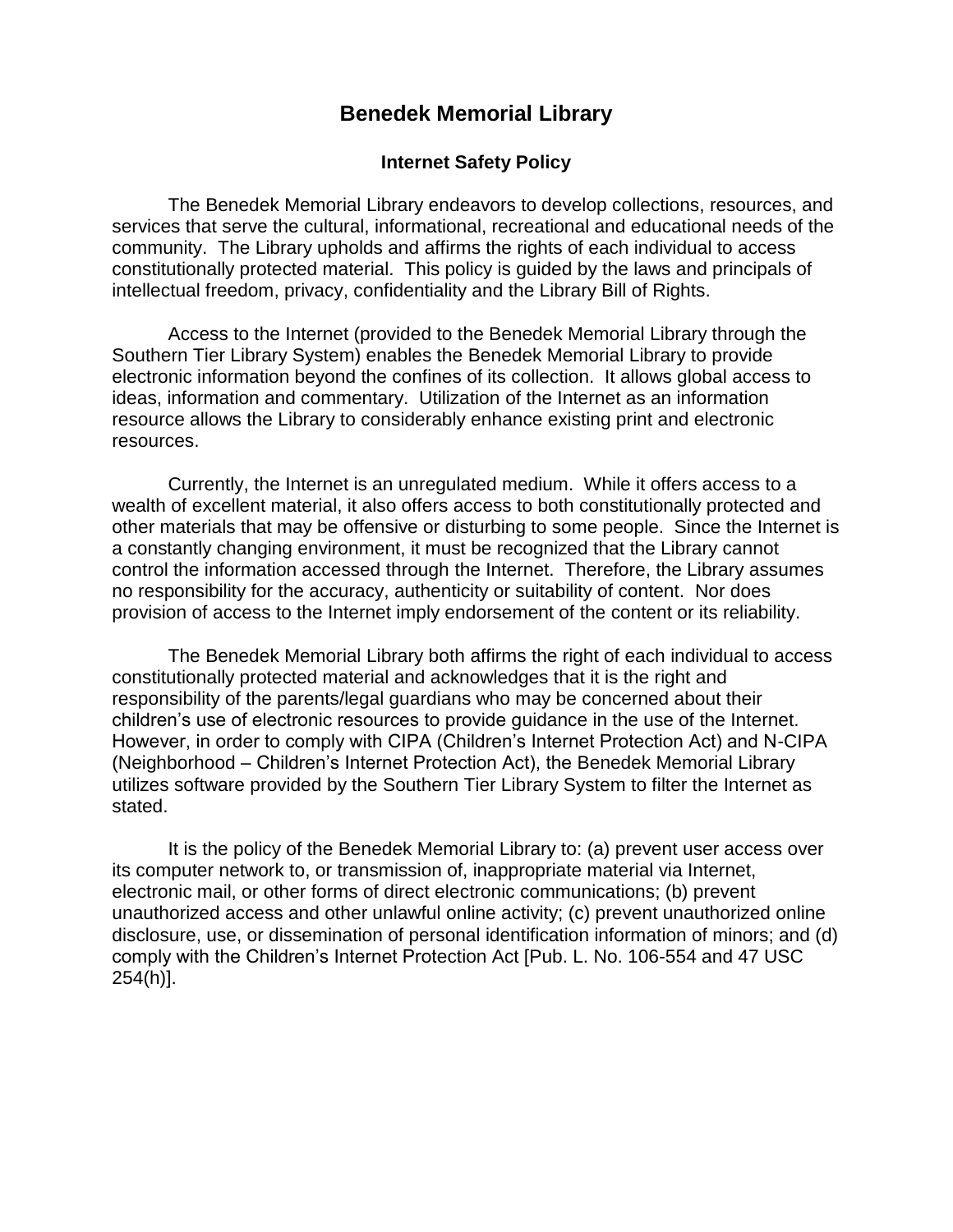**Definitions** [Key terms are as defined in the Children's Internet Protection Act.] See below.

### **Access to Inappropriate Material**

To the extent practical, technology protection measures (or "Internet filters") shall be used to block or filter Internet (or other forms of electronic communications) access to inappropriate information.

Specifically, as required by the Children's Internet Protection Act, blocking shall be applied to visual depictions of material deemed obscene or child pornography, or to any material deemed harmful to minors.

Subject to staff supervision, technology protection measures may be disabled or, in the case of minors, minimized only for bona fide research or other lawful purposes.

## **Inappropriate Network Usage**

To the extent practical, steps shall be taken to promote the safety and security of users of the Benedek Memorial Library online computer network when using electronic mail, chat rooms, instant messaging, and other forms of direct electronic communications.

Specifically, as required by the Children's Internet Protection Act, prevention of inappropriate network usage includes: (a) unauthorized access, including so-called 'hacking,' and other unlawful activities; and (b) unauthorized disclosure, use, and dissemination of personal identification information regarding minors.

#### **Supervision and Monitoring**

It shall be the responsibility of the Benedek Memorial Library staff to supervise and monitor usage of the online computer network and access to the Internet in accordance with this policy and the Children's Internet protection Act.

Procedures for the disabling or otherwise modifying any technology protection measures shall be the responsibility of the library staff.

Adoption : The Board of Trustees of the Benedek Memorial Library (previously legally identified as the Savona Free Library) adopted this Internet Safety Policy at a public meeting, following normal public notice, on June 16, 2008.